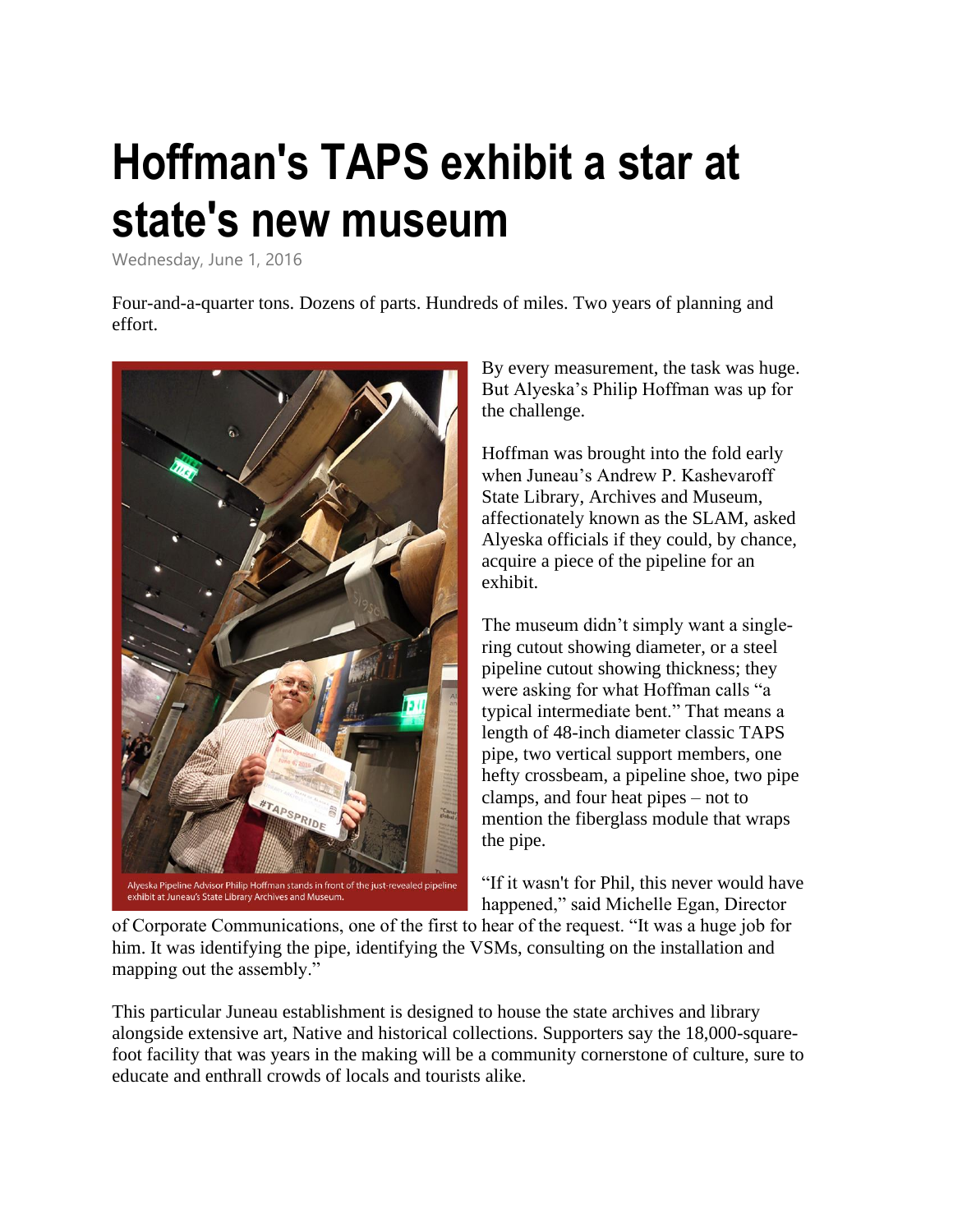Being in Southeast Alaska, many of those folks have little or no familiarity with TAPS. Both Egan and Hoffman, a pipeline advisor based in Fairbanks, saw the tremendous potential in supporting such a display.



Gov. Bill Walker was one of 10 speakers who welcomed people to the new museum and remarked on the significance of the day.

"I didn't see it as too big of challenge," said Hoffman, who started working on the project midway through 2014, when he oversaw the aboveground pipeline monitoring and maintenance program.

"I thought, 'I'll go find the pieces," he said.

It didn't take long for Hoffman, a 19-year TAPS employee, to realize just

how unusual this request was. Alyeska had never gifted an entire "intermediate bent" to an outside entity before.

That meant a lot of time researching exactly what parts they would need to ship south – from the pipe itself, to clamp bolts, to washers and Teflon slide plates, to VSM caps and a



People check out the towering TAPS display at Juneau's newest museum.

fiberglass module.

In all, the list contained 30 separate items combining for some 148 parts. Total weight: 8,500 pounds.

"I had to go through every nut and bolt to make sure a complete kit was collected and shipped," Hoffman said.

Lynden Transport, Inc., helped with the monstrous task of shipping. Hoffman made sure the crew that would assemble the pipeline  $kit - a$  group likely without a pipeliner among them – had instructions that were useful to follow.

"It was a challenge to prepare the assembly instructions to provide to someone who didn't know anything about it," he said. "It would have been ridiculous to have sent the half dozen or more construction drawings. It seemed